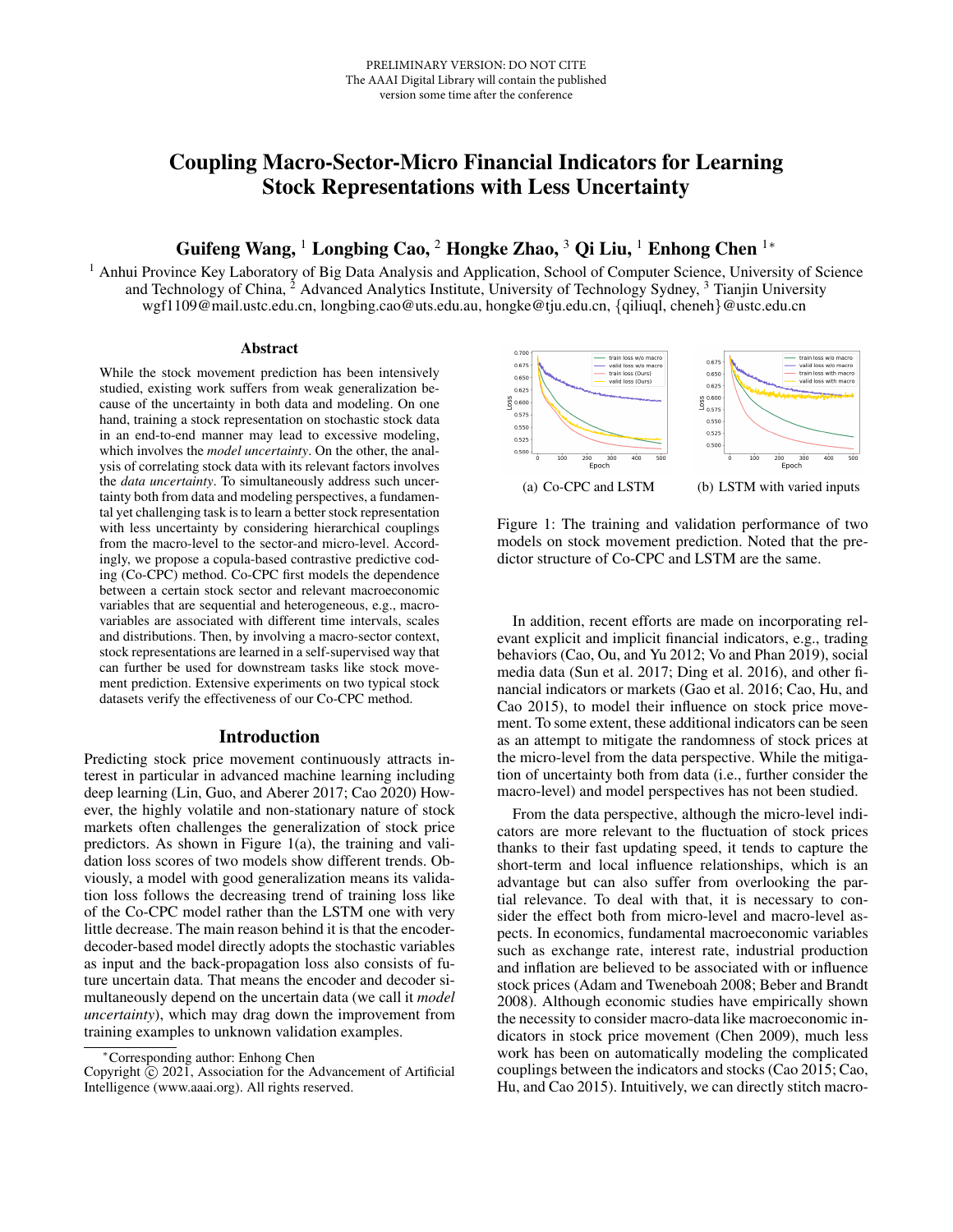

Figure 2: Some macro-factors to show their varied characteristics (i.e., time intervals, scales and distributions). The abbreviation of macro-factors could refer to the section on Experiments for more details.

variables as features with micro-ones to predictors, the results are also shown in Figure 1(b). Even if macro-level variables are further considered, the prediction performance of the direct splicing method is not significant because of its relatively limited ability of modeling the macro-micro variable couplings (Cao 2020) (named *data uncertainty*).

However, alleviating the uncertainty issues in both data and modeling of stock movement is a non-trivial task owing to multifaceted data characteristics and corresponding modeling challenges. First, as shown in Figure 2, multiple macroeconomic indicators are heterogeneous and unaligned, each may be acquired at a specific time interval (e.g., daily, weekly or monthly), have distinct stylized fact, hold varied distributions, and evolve over time at the macro-level. Second, macroeconomic variables (macro-level) and stock price series (micro-level) are generally sequential but unaligned with each other in terms of their values, granularities, intervals and distributions, etc. Last but not least, the better prediction performance requires to separate the learning process of encoder and decoder modules because the encoder directly learned based on the prediction loss fails to learn a better stock representation for the decoder (predictor).

Motivated by the above challenges and gaps, this paper aims to enhance the performance of modeling stock price movement by mitigating both data and modeling uncertainty. We consider the following settings to address the aforementioned data characteristics and model challenges: 1) modeling the couplings between heterogeneous macroeconomic factors by considering their respective data characteristics; 2) modeling the connection and influence of macrofactors with stock movement; and 3) representing stock states in a self-supervised way to avoid interference with random data when back-propagating to the encoder.

Accordingly, this paper introduces an unsupervised *Co*pula-enhanced *C*ontrastive *P*redictive *C*oding (Co-CPC) model to represent the couplings and influence between heterogeneous macroeconomic variables and stocks and to further estimate price movement. Specifically, simply applying copula to model the dependence cannot handle the misalignment and heterogeneity between variables and their sequential dynamics. Instead, we introduce a deep model into copula to model the couplings and influence between macro and

micro variables, which preserves the respective characteristics of these variables and depresses the noise caused by their misalignment. On the basis of learned relations and influence, the macro-context of stocks is learned by our designed gating module. To uncover the impact of macro-variables and build a generalized stock representation with less uncertainty, we then apply the CPC (Oord, Li, and Vinyals 2018) method to mitigate the model uncertainty of the selfsupervised learning.

Our work represents a new attempt of integrating copula with deep learning to couple macro and micro variables while handling their heterogeneities, interactions and influence. It also provides a new view on dealing with the data uncertainty of stock price movement task. Besides, in order to avoid the interference of random data to model learning, we try to learn a better encoder function through designing a distinct task from the target task. The experiments on two widely-used datasets evaluate the performance of our Co-CPC model.

## Related Work

There are some classic methods focus on modeling correlation among multiple variables or time series. These methods include hypothesis test, multivariate analysis (Ibrahim 1999; Leontjeva and Kuzovkin 2016; Stefani et al. 2019), dependence learning such as copula-based high-dimensional dependence modeling (Choroś, Ibragimov, and Permiakova 2010), and transitional models such as coupled hidden Markov models (Cao, Ou, and Yu 2012; Chatigny et al. 2018). However, these methods are incapable of modeling the aforementioned heterogeneous and complex characteristics, let alone various macro-micro interactions (Cao 2020).

Generally, more and more deep models are used for time series prediction task, such as recurrent neural networks like LSTM (Nti, Adekoya, and Weyori 2019) and convolution neural network (CNN) based method like TCN (Bai, Kolter, and Koltun 2018), which are evidenced beneficial for capturing effective historical information of single time series. As we know that multiple time series are inherently temporally related in reality, independently modeling the property of each time series would lose some information about cross temporal coupling. Actually, Qin et al. (2017) propose a dual-stage attention based RNN method to select relevant driving series to make prediction by considering the effect of other time series via attention mechanism but it requires that all time series be aligned and homogeneous.

Recent researchers already made good attempts on stock movement forecasting. Some fundamental analysis related work focuses on exploring additional factors except stock price features. For instance, Xu et al. (2018) incorporate signals from social media, using public opinions to assist in digging the future fluctuation of stocks. What's more, Zhang et al. (2018) further consider the impact of news events on investment decisions. Specifically, they adopt coupled matrix and tensor factorization to expose the correlation among stocks. In a nutshell, such kind of works can be seen as easing the uncertainty issue in stock forecasting from a data point of view.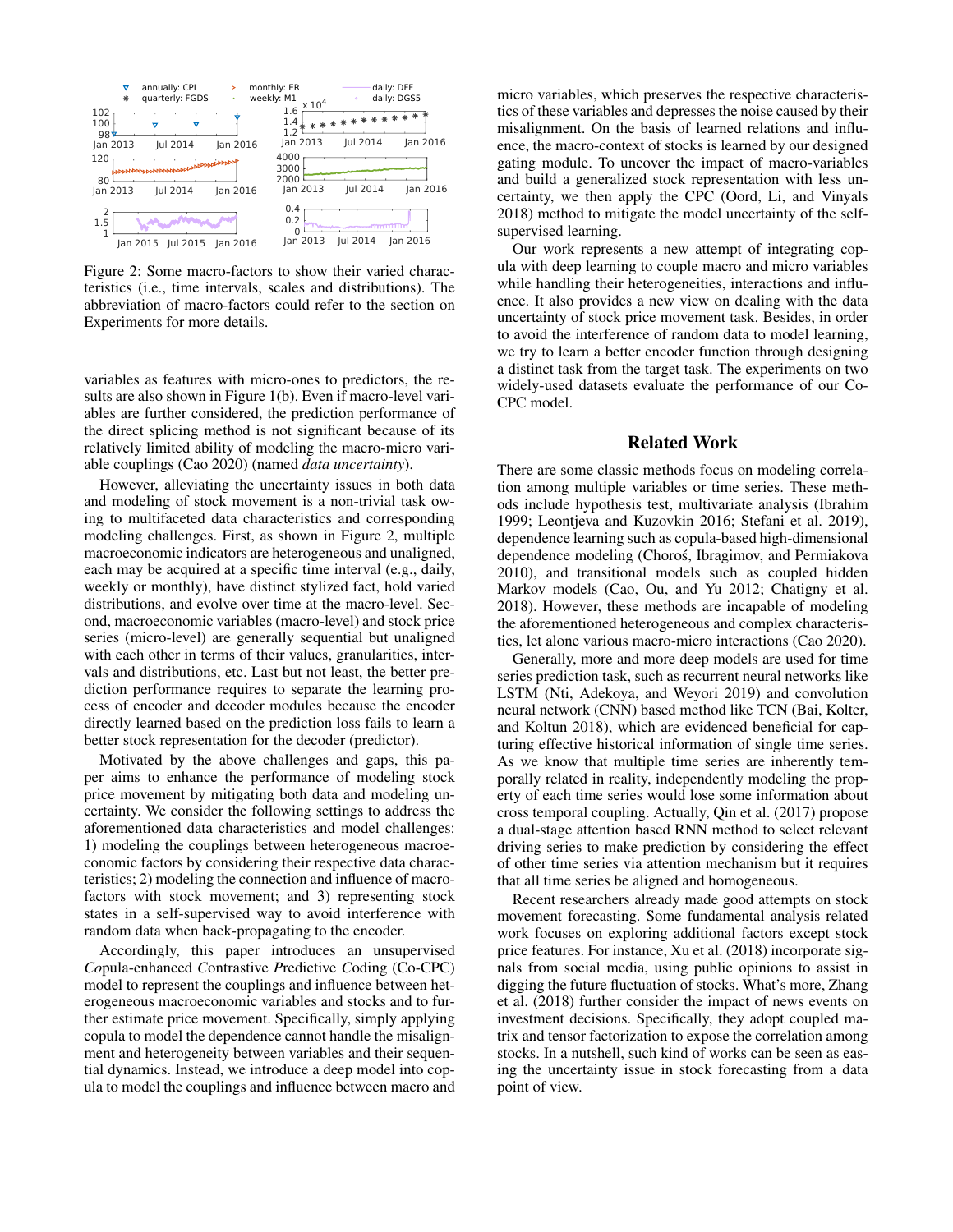From the model aspect, most of the studies assume that the stock price is stationary but neglect the uncertainty that its random nature brings to the model. StockNet (Xu and Cohen 2018) and Adv-ALSTM (Feng et al. 2019) are exception which tackle such uncertainty from model perspective. StockNet applies VAE to encode the inputs into a latent distribution then enforce samples from it to be decoded with the same prediction. While Adv-ALSTM leverages adversarial training with attention based LSTM method to improve the model generalization. These two models are similar in mitigating the uncertainty by adding stochastic perturbation to the encoders. Different from them, our model tackles the uncertainty both from data and modeling perspectives respectively reflected on the incorporated macro-micro couplings and self-supervised representation model.

# Preliminary

## Problem Definition

Given  $m$  macroeconomic indicator series, i.e.,  $Q =$  $(q_1, q_2, ..., q_m)$ , where each indicator has its own time interval  $\tau$  (as shown in Figure 2), hence for heterogeneous multiple time series, we represent the *i*-th indicator of length  $T_i$ as  $\mathbf{q}_i = [q_{i,1},...,q_{i,t\tau},...,q_{i,T_i}].$ 

Typically, given the previous target micro (stock) time series  $y = [y_1, y_2, ..., y_T]$  and its D-dimension features (e.g., open, high, low, close prices), i.e.,  $X = [\mathbf{x}_1, \mathbf{x}_2, ..., \mathbf{x}_T] \in$  $\mathbb{R}^{D\times T}$ , as well as m macro-indicator series Q, our aim is to learn an encoder function  $g_{enc}$  to represent stock well, further for subsequent forecasting services:

$$
g_{enc} = F(\mathbf{Q}_{\leq T}, \mathbf{y}_{\leq T}, \mathbf{X}_{\leq T})
$$
  

$$
\hat{y}_{T+1}, \dots, \hat{y}_{T+k} = g_{dec}(g_{enc}(\mathbf{x}_{T+1}, \dots, \mathbf{x}_{T+k}))
$$
 (1)

where  $F(\cdot)$  is a model to learn encoder function, then a predictor (decoder function  $g_{dec}$ ) is applied to forecast. Our model follows encoder-decoder framework but each part are trained separately. Especially, the encoder function are learned without based on specific stock future labels, for mitigating the disturbation of future stochastic data.

#### Copula

An *n*-dimensional *Copula* function  $C : [0,1]^n \rightarrow [0,1]$ , is a joint cumulative distribution function (CDF) of a set of marginally random variables  $\mathbf{u} = (u_1, ..., u_n)$ . Sklar's theorem (Sklar 1973) provides the theoretical foundation for copulas, which states that every multivariate CDF could be decomposed into its marginals  $F_i$  and a unique copula  $C$ :

$$
F(\mathbf{u}) = C(F_1(u_1), ..., F_n(u_n))
$$
 (2)

There are two main reasons why we apply copula in our framework. First, the decomposition way allows us to separately estimate the univariate marginal distributions and the dependence structure. Hence, we can extend copula methods to learn the marginal distributions when information is missing and misaligned. Second, the copula is invariant to the univariate marginal distributions, that means the dependence structure is unchanged if we apply strict increasing transformations to the variables. This trait allows us to learn stable associative relationships even when variables are transformed into latent space.

In a nutshell, a copula characterizes the association within the latent random vector in the normalized space, decoupled from the possibly complex marginal-specific distributions.

# Methodology

The core of Co-CPC model is to alleviate the uncertainty of micro changes from two perspectives. On the one hand, from the data uncertainty view, we use the relationship between macro-variables and stock sectors to guide the general trend of stocks in the follow-up. On the other hand, by designing a self-supervised task with fusing the macro-sector context, it is beneficial to explore the unique inner nature of micro time series from the model uncertainty view. Therefore, the whole macro-sector-micro framework is naturally divided into two parts, i.e., learning macro-context coupled with a specific stock sector (Figure 3), and representing stocks under macro-sector context in a self-supervised way (Figure 4).

## Macro-sector Context Learning

Pipeline To explore how macro-factors affect future stock movement, we first use the stock sector as a medium to model the macro-micro coupling relation and then generate the macro-sector context representation for a stock. As shown in Figure 3, to deal with the heterogeneity and misalignment among variables, each observation sequence is mapped to a hidden space to learn its marginal distribution. Then a copula function gathers them together to learn a joint distribution with coefficient matrix R. By considering such a relation, a macro-sector context for specific stock could be generated by a gating function.

In particular, a stock's price usually exhibits similar fluctuation trends as its stock sector. Compared with a single stock, the impact of macro-factors on a certain stock sector is more stable and easy to capture. As illustrated before, copula is quite suitable for modeling the nexus between heterogeneous macroeconomic variables and one specific stock sector. A common modeling choice for  $C$  is to use the Gaussian copula, given m sequential macro-variables  $q_1, ..., q_m$ and a sequential stock sector variables  $q_0$ , it is defined as:

$$
C(\cdot) = \Phi_{\mathbf{R}}(\Phi^{-1}(F_0(q_0)), ..., \Phi^{-1}(F_m(q_m)))
$$
 (3)

Here, stock sector series is the average daily adjusted close price of the stocks belonging to this sector. The symbol  $\Phi^{-1}(\cdot)$  is the inverse cumulative distribution function of a standard normal and  $\Phi_{\mathbf{R}}(\cdot)$  is the joint cumulative distribution function of a multivariate normal distribution parametrized with mean vector zero and covariance matrix  $\mathbf{R} \in \mathbb{R}^{(m+1)\times(m+1)}$ . In brief, the dependence structure of these indicators is reflected in a Gaussian distribution.

Existing estimation methods for learning copula function (Choroś, Ibragimov, and Permiakova 2010), like parametric and semi-parametric estimation methods, require that the observation data is aligned on each sample. Since we involve unaligned variables where each variable  $q_i$  is observed in different time interval, resulting in different sequential lengths for variables. In addition, as multiple time series are not only time-varying but also heterogeneous, simply filling the missing value with the value of the last moment or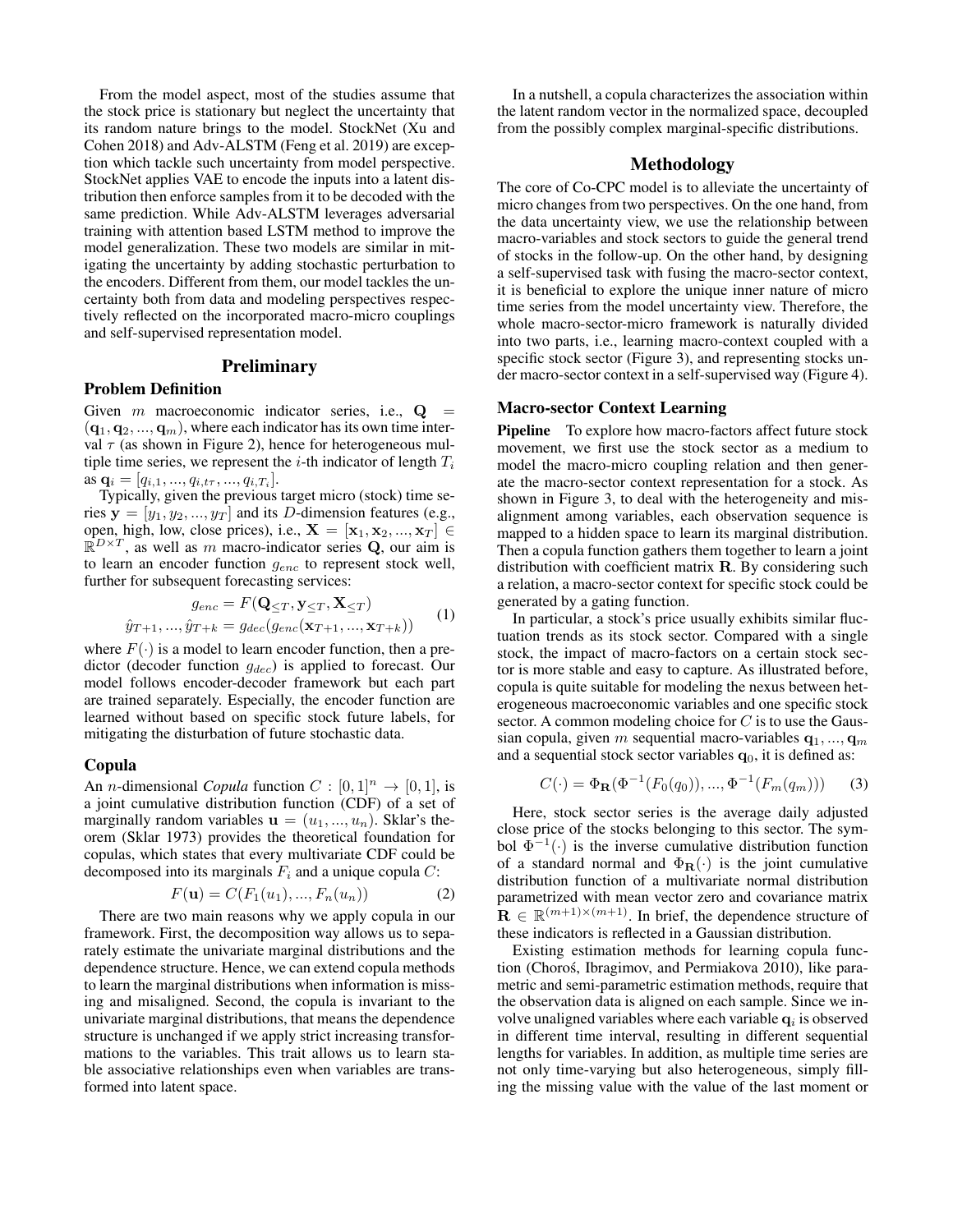

Figure 3: The framework of macro-sector context learning.

others would introduce noise, we thus cannot use the existing marginal estimation models. Instead, to preserve their own characteristics and relieve the noise caused by misalignment, we estimate marginal distribution  $\hat{F}_i(\mathbf{q}_i; \beta_i)$  for *i*-th variable by learning its parameter  $\beta_i$ .

Marginal distribution learning in Multi-grain way. For time series variables, it is natural to learn the distribution parameters according to their cumulative states. While one may obtain the present representation by involving previous states with an RNN, we adopt a multi-grain way to learn their states with distinct time spans, for exploring the interaction of macro-indicators of varied granularities in the whole macro-context. Specifically, our model takes the form of a non-linear, deterministic state space model whose state  $\mathbf{h}_{i,t}^{\tau} \in \mathbb{R}^{d_h \times 1}$  evolves independently for each time series  $\mathbf{q}_i$ according to transition dynamics  $\varphi^{\tau}$ :

$$
\mathbf{h}_{i,t}^{\tau} = \varphi^{\tau}(\mathbf{h}_{i,t-1}^{\tau}, q_{i,t\tau}, \mathbf{p}_t; \theta_h), \quad i = 0, 1, ..., m
$$
  
\n
$$
\mathbf{p}_t = \text{Lookup}(\kappa(t))
$$
 (4)

where the input of transition dynamics  $\varphi^{\tau}$  contains the sequential variables and their specific time, which the value of day of week and day of year (denoted by  $\kappa(t)$ ) are embedded in a lookup way. The transition dynamics are parametrized by a multi-grained LSTM with  $\theta_h$ . The multigrain way means that time series with the same time interval  $\tau$  share the same parameters  $\theta_h$ . For example, weekly variables ( $\tau = 7$ ) share the same parameters and the last time step state  $h_{i,t-1}^{\tau}$  comes from 7 days ago.

Without loss of generality, we assume these observations satisfy Gaussian distribution (Salinas et al. 2019) whose mean and variance are derived from state  $h_{i,t}^{\tau}$ , which is conductive to preserve their own specialty. It is formulated as:

$$
\mu_{i,t} = \mathbf{w}_{\mu}^{\top} \mathbf{h}_{i,t}^{\top}
$$
  
\n
$$
\sigma_{i,t} = \mathbf{w}_{\sigma}^{\top} \mathbf{h}_{i,t}^{\top}
$$
 (5)

where  $\mathbf{w}_{\mu}, \mathbf{w}_{\sigma} \in \mathbb{R}^{d_h \times 1}$  are parameters. Note that the distribution of each time series only depends on their own state  $\mathbf{h}_{i,t}^{\tau}$ , but the parameters are tied cross other time series, which benefits for subsequent joint distribution learning.

Learning the Macro-sector Context. Based on the learned marginal distribution  $\hat{F}$  of each time series with parameter  $\beta = {\theta_h, \mathbf{w}_u, \mathbf{w}_\sigma}$ , we can calculate their correlation in terms of Eq. (3). Specifically, we first compute the



Figure 4: The framework of stock representation learning.

rank of each variable in their sequence as  $\tilde{q}_{i,t}$ , transform each variable based on the learned marginal distribution and inverse CDF of a standard normal distribution  $\Phi^{-1}$ , where the transformed  $i$ -th time series denoted as:

$$
\mathbf{u}_{i} = [\Phi^{-1}(\hat{F}_{i}(\tilde{q}_{i,1}; \beta_{i})), ..., \Phi^{-1}(\hat{F}_{i}(\tilde{q}_{i,t\tau}; \beta_{i})), ...]
$$
(6)

Then, the loss for learning covariance matrix  $\bf{R}$  in Eq. (3) can be written as the MLE form. As the estimated CDF is differentiable, the loss can be learned by stochastic gradient decent-based method:

$$
\mathcal{L}_C = -\sum_{i=0}^m \left\{ \log \Phi_{\mathbf{R}}(\mathbf{u}_0, ..., \mathbf{u}_m) + \sum_t \log \hat{f}_i(\tilde{q}_{i,t}) \right\} (7)
$$

 $\hat{f}_i(\cdot)$  is the probability density function (PDF) of  $\hat{F}_i$ . During training, the function  $\Phi_{\mathbf{R}}(\cdot)$  requires to compute the inverse of R, which would cause the numerical instability issue as it may be initialized in an ill-conditioned state. Owning to the Cholesky decomposition, the coefficient matrix can be decomposed as  $\mathbf{R} = \mathbf{L}\mathbf{L}^{\top}$ , L is the Cholesky lowertriangle matrix. Here we use an empirical guardrail (Wen and Torkkola 2019) to enforce a stable parameterization of R: obtain the diagonal and off-diagonal elements of a raw L separately; then apply a sigmoid transform on diagonal elements and plus vector one to make sure values in diagonal are greater than 1; put a tanh( $\cdot$ ) activation on off-diagnonal; divide each row of the raw  $\bf{L}$  by the raw  $l$ -2 norm; finally, the learned correlation matrix  $LL^{\dagger}$  is stable.

By optimizing  $\mathcal{L}_C$ , the coefficients R among macrofactors and specific stock sector is learned. However, how both of the macroeconomic factors and the stock sector play a role on a specific stock is still unknown. For this reason, we design a gating function  $g_{qat}$  to integrate various factors and form the specific macro-sector context, which consists of a linear layer and a sigmoid function:

$$
\alpha = g_{gat}(\mathbf{R}) = Sigmoid(\mathbf{w}_R \mathbf{R} + \mathbf{b}_R)
$$
 (8)

Here  $\mathbf{w}_R, \mathbf{b}_R, \boldsymbol{\alpha} \in \mathbb{R}^{1 \times (m+1)}$  have the same dimension. The specific macro-sector context embedding at time  $t$  denoted as  $e_t^q$ , is derived from state embedding  $\mathbf{h}_{i,t}^{\tau}$ .

$$
\mathbf{e}_t^q = \sum_{i=0}^m \alpha_i \mathbf{h}_{i,t}^\tau \tag{9}
$$

Please note that  $\alpha$  depends on coefficients but is optimized and back-propagated mainly from stock-level information, hence we adopt the gating function to integrate the context instead of the direct coefficient matrix R.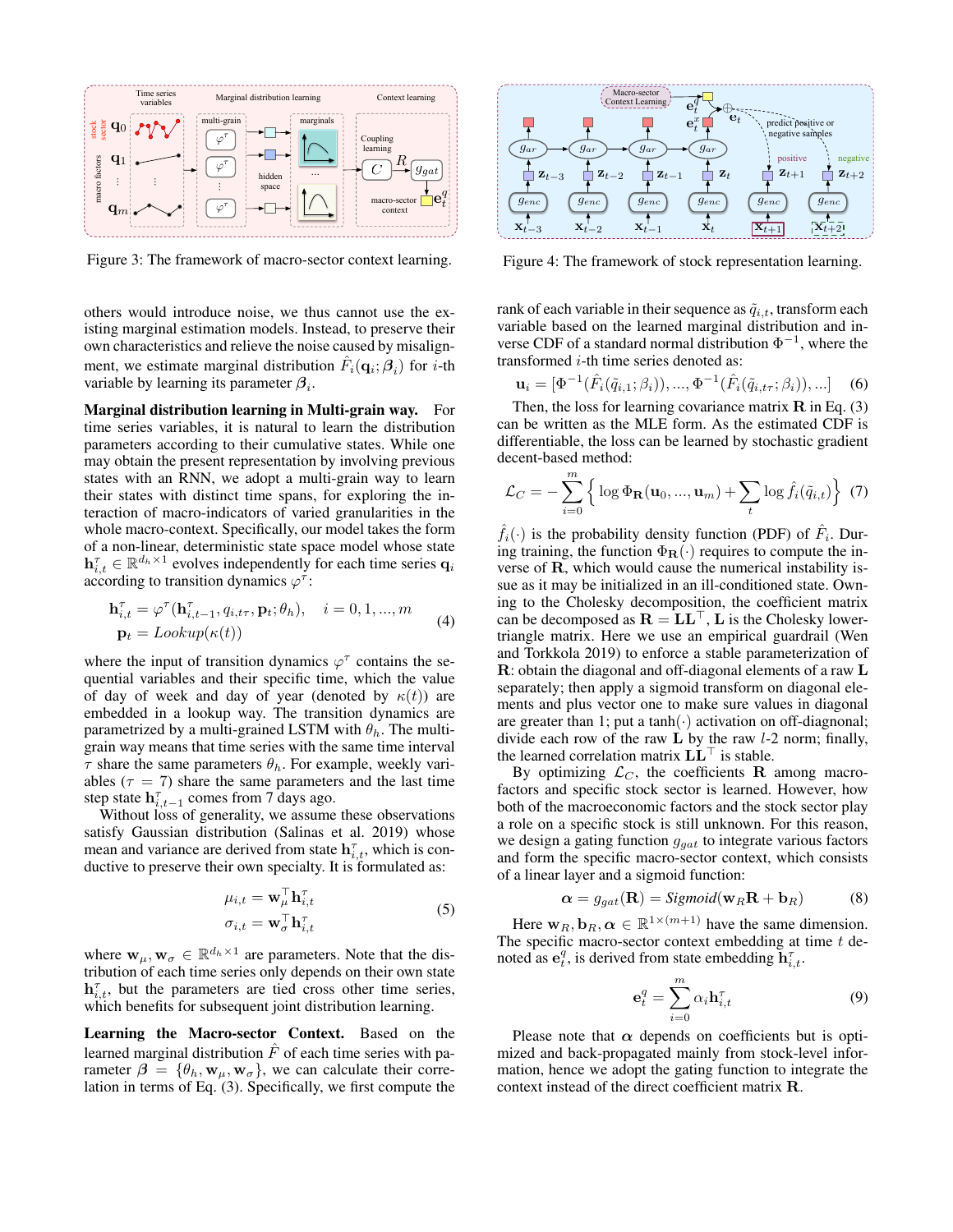## Stock Representation Learning

Pipeline For embedding robust stock representations, we connect the relevant macro-sector context  $\mathbf{e}_t^q$  to future stock states  $z_{t+1}$ , which macro-sector-micro framework forms. As in Figure 4, to capture such interaction and further train the encoder for stock representation, by shuffling future states and identify them as positive and negative samples, it could be transformed into predicting whether there is a connection between them. Since it is trained on observation data, this unsupervised architecture can express the stock embedding more accurately on the updated encoder  $g_{enc}$ .

Our primary goal is to learn a high-level stock representation from a macro and micro (stock)-coupled environment with low-level noises. Using labeled data for backpropagation may introduce some noise because labels contain less information, instead we adopt an unsupervised way to learn stock embedding. As explained in the Introduction, as the impact of macro-factors is reflected on future stock state, there is a connection between the historical context information and future stock state, and more contextual information is beneficial for time series forecasting (Wiskott and Sejnowski 2002), we thus calculate the mutual information  $I(x; e)$  between future stock state x and present context information e based on CPC method as below to model the relationship between context information and future state:

$$
I(\mathbf{x}; \mathbf{e}) = \sum_{\mathbf{x}, \mathbf{e}} p(\mathbf{x}, \mathbf{e}) \log \frac{p(\mathbf{x}|\mathbf{e})}{p(\mathbf{x})}
$$
(10)

The context information in the CPC model is also called 'slow feature' (e.g., phonemes and intonation in speech, or the story line in books). In our task, the 'slow feature' is incarnated as not only micro (stock context) but also macro and sector (macro-sector context) perspectives. By maximizing the mutual information  $I(x; e)$ , the impact of the current context on future specific stock state is well simulated. Specifically, the current macro-sector-micro context is formulated by an MLP after concatenating them together:

$$
\mathbf{e}_t = \text{MLP}([\mathbf{e}_t^q, \mathbf{e}_t^x])
$$
 (11)

Since the macro-sector context is varied when refer to different stock sector, we just focus on the specific one corresponding with the target stock. Here  $t$  is the demarcation point between past and future. It is randomly generated so that it can express historical information at different time windows, which also makes the model more general.

As shown in Figure 4, to learn the micro-level context  $e_t^x$ , we first adopt a nonlinear encoder  $g_{enc}$  to map the input sequence of observed features  $x_t$  to a sequence of latent representations  $z_t = g_{enc}(\mathbf{x}_t)$ . Next, an auto-regressive model (e.g., the GRUs method)  $g_{ar}$  summarizes all  $z_{\leq t}$  in the latent space to produce a stock context representation  $\mathbf{e}_t^x = g_{ar}(\mathbf{z}_{\leq t}), \text{ where } \mathbf{e}_t^x \in \mathbb{R}^{1 \times d_x}.$ 

Similar to the CPC method, we do not predict future observations  $x_{t+k}$  directly with a generative model  $p_k(\mathbf{x}_{t+k}|\mathbf{e}_t)$ , instead, we model a density ratio which preserves the mutual information between  $x_{t+k}$  and  $e_t$  as:

$$
f_k(\mathbf{x}_{t+k}, \mathbf{e}_t) \propto \frac{p(\mathbf{x}_{t+k}|\mathbf{e}_t)}{p(\mathbf{x}_{t+k})}
$$
(12)

where  $\propto$  means 'proportional to'. We simply adopt a logbilinear model as density ratio function  $f_k$ :

$$
f_k(\mathbf{x}_{t+k}, \mathbf{e}_t) = \exp\left(\mathbf{z}_{t+k}^{\top} \mathbf{W}_k \mathbf{e}_t\right) \tag{13}
$$

The linear transformation  $W_k e_t$  can be used for the prediction with a different  $W_k$  for every time step k. (Oord, Li, and Vinyals 2018) recommends that either of  $z_t$  and  $e_t$ could be used as the representation for downstream task. In our experiments, we prefer to use the learned encoder  $g_{enc}$ to embed stocks for stock movement prediction.

In simple terms, the Eq. (13) is to calculate the probability of connection between present context  $e_t$  and 'proposal' future state  $z_{t+k}$  exists. Here future sample  $x_{t+k}$  is shuffled and identified as a positive or negative sample. For example, if  $x_{t+k}$  is not come from the same stock as previous state  $x_t$ , then it is labeled as a negative sample (the dashed green one in Figure 4), otherwise as positive sample (red one). Hence,  $f_k(\cdot)$  calculates the probability that decides whether the future state at  $t+k$  step is the same as the previous time series states. In this way, it can distinguish a future stock state that is inconsistent with the previous context. In other words, it can find the internal connection of the stock itself.

The loss function in CPC is based on noise contrastive estimation (NCE) technique (Gutmann and Hyvärinen 2010). Given a batch stocks  $X = \{X_1, ..., X_n\}$  and each stock feature sequence  $X_j = [\mathbf{x}_{j,1}, ..., \mathbf{x}_{j,T}]$ . These *n* random samples contain positive samples from  $p(\mathbf{x}_{t+k}|\mathbf{e}_t)$  and negative samples from the 'proposal' distribution  $p(\mathbf{x}_{t+k})$  (which shuffled in the same batch), the loss function is:

$$
\mathcal{L}_N = -\mathbb{E}_{\mathbf{X}} \left[ \log \frac{f_k(\mathbf{x}_{t+k}, \mathbf{e}_t)}{\sum_{x_j \in \mathbf{X}} f_k(\mathbf{x}_j, \mathbf{e}_t)} \right]
$$
(14)

Since the parameters in the first part also feed forward to stock representation learning, by integrating with the loss of copula-based model in Eq. (7), our total objective function for stock representation learning is to minimize:

$$
\mathcal{L} = \frac{1}{2\gamma_1^2} \mathcal{L}_C + \frac{1}{2\gamma_2^2} \mathcal{L}_N + \log \gamma_1 \gamma_2 \tag{15}
$$

here  $\gamma_1$  and  $\gamma_2$  are parameters used to balance two losses (Kendall, Gal, and Cipolla 2018), the final loss could be learned based on SGD-based algorithms.

#### Prediction

For predicting stock movement, we first apply the encoder to map stock features into a generalized embedding space, then the decoder part could be any prediction model, e.g., LSTM, Attention-based LSTM, etc. In our experiment, we simply adopt LSTM as prediction model for verifying the general capability of the above stock representation.

# Experiments

#### Experimental Settings

Datasets. We evaluate our model on two benchmarks for stock movement prediction: ACL18 (Xu and Cohen 2018) and KDD17 (Zhang, Aggarwal, and Qi 2017), the macroeconomic variables are from FRED (Federal Reserve Economic Data)<sup>1</sup>. ACL18 contains 88 high-trade-volume-

<sup>1</sup> https://fred.stlouisfed.org/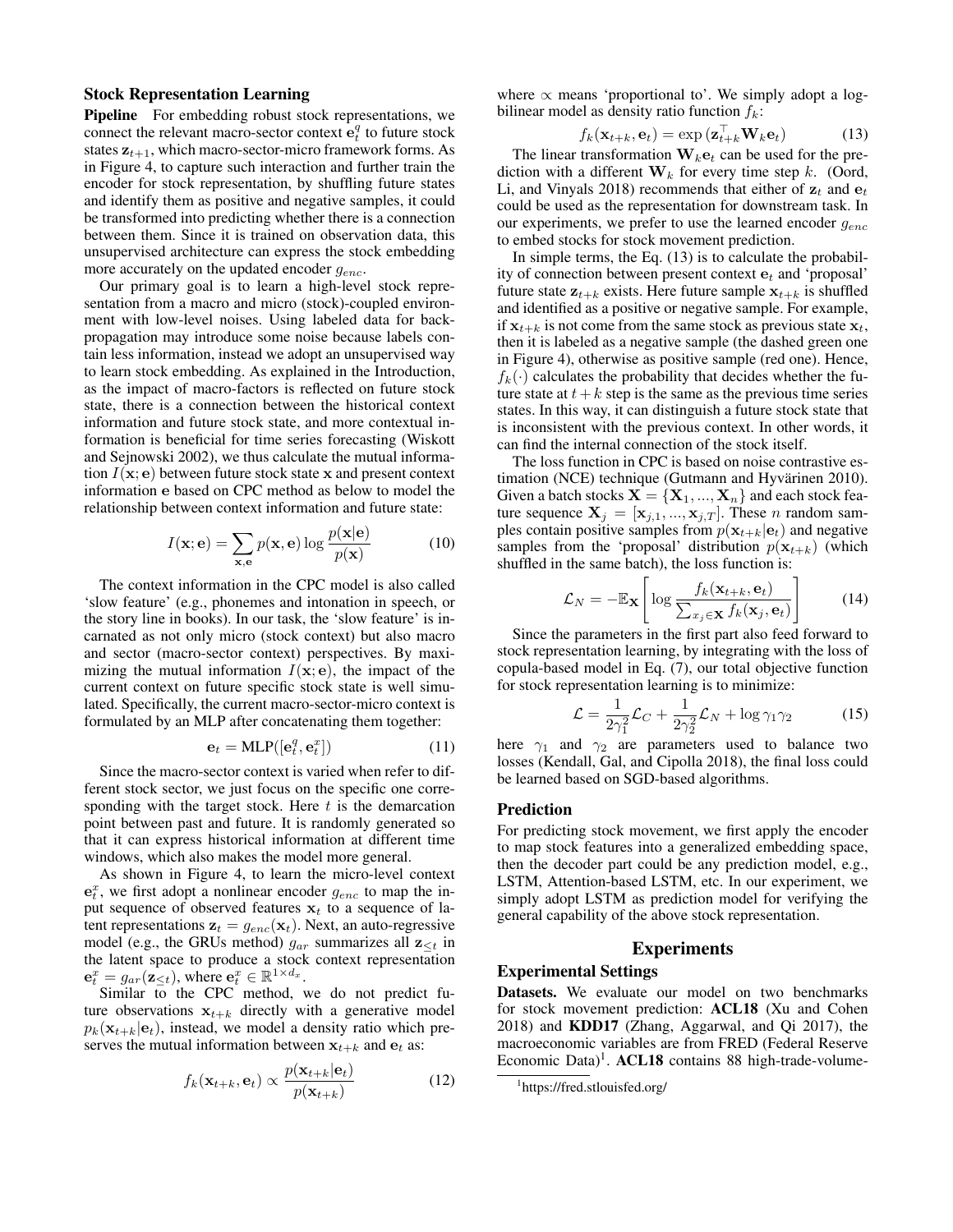stocks in NASDAQ, the features include stock prices and aligned Twitter text from 2014 to 2016. KDD17 contains 50 stocks on yahoo.com from 2007 to 2016. As these two datasets are originally collected for stock price prediction rather than movements, we process the dataset similar to the original way <sup>2</sup> but not list here for brevity.

Refer to (Chen 2009), the macroeconomic variables in our experiment contain the 3-Month Treasury Bill Rate (TB3-daily, TB3W-weekly and TB3M-monthly), the 5-Year Treasury Constant Maturity Rate (DGS5-daily), the 10-Year Treasury Constant Maturity Rate (DGS10-daily), money stocks (M1 and M2 in weekly), aggregate output (industrial production in monthly, i.e., INDPRO), unemployment rates (UNRATE-monthly), nominal effective exchange rates (ERmonthly), federal funds rates (FFR-daily), the federal government debts (FGDS-quarterly), and inflation rates (consumer prices annually, i.e., CPI).

Baselines. We choose the following methods for comparison, the detailed settings for implementing ALSTM and Adv-ALSTM are the same as in (Feng et al. 2019), while the results of StockNet is copied from the origin paper.

- StockNet (Xu and Cohen 2018) applies a Variational Autoencoder (VAE) architecture to encode the stock input (includes historical prices and tweets) and decode stock movements with designed temporal attention.
- LSTM (Hochreiter and Schmidhuber 1997) is a widely used neural network for sequential prediction task, we implement it with an LSTM module and additional two linear layers and a sigmoid activation function for output. Noted that it is adopted as prediction in our model.
- ALSTM unites attention mechanism in LSTM-based recurrent neural network for consider information from different time-steps, here we follow the detailed setting in (Feng et al. 2019).
- Adv-ALSTM (Feng et al. 2019) introduces adversarial training into ALSTM for improving the generalization of a prediction model by adding adversarial perturbation of features on clean samples.
- CPC integrates the original CPC framework and our LSTM prediction part, i.e., excluding the copula part, it is optimized by the  $\mathcal{L}_N$  loss and just involves stock context  $e_t^x$  as the present context.

Evaluation Metrics. Following the previous work for stock movement prediction (Ding et al. 2016), we adopt the standard measure of accuracy (Acc.) and Matthews Correlation Coefficient (MCC) as evaluation metrics, the higher of these two metrics the better of performance.

Parameter Settings. Our Co-CPC model is implemented with Pytorch, optimizes Eq. (15) by Adam and optimizes the prediction part by Adagrad with a batch size of 32. We use a 20-day lag window for sample construction to learn historical context. The embedding size of stock context and macro context are set at 64 for controlling memory costs and make training feasible in a single GPU. In the second part, we simply apply the GRU module in Pytorch as the

| Method           | ACL <sub>18</sub> |         | KDD17 |        |
|------------------|-------------------|---------|-------|--------|
|                  | Acc.              | MCC     | Acc.  | MCC    |
| <b>StockNet</b>  | 54.96             | 0.00165 | 51.93 | 0.0335 |
| <b>LSTM</b>      | 53.18             | 0.0674  | 51.62 | 0.0183 |
| <b>ALSTM</b>     | 54.90             | 0.1403  | 51.94 | 0.0261 |
| <b>Adv-ALSTM</b> | 57.20             | 0.1483  | 53.05 | 0.0523 |
| CPC.             | 58.14             | 0.1631  | 54.47 | 0.0746 |
| $Co-CPC$         | 58.90             | 0.1771  | 58.81 | 0.1643 |
| <b>StockNet</b>  | 58.23             | 0.0808  |       |        |
| <b>LSTM</b>      | 56.82             | 0.1375  |       |        |
| CPC.             | 59.11             | 0.1817  |       |        |
| Co-CPC           | 61.62             | 0.2316  |       |        |

Table 1: Performance comparison on two datasets.

auto-regression, and the weight is initialized with kaiming normal (He et al. 2018). As for the encoder, it consists of a linear layer with a ReLU activation function. Because of page limitations, more specific implementations can refer to our code page  $3$ .

## Experimental Results

Short-term Prediction Performance. To demonstrate the Co-CPC effectiveness, we compare it with the above baselines in Table 1. Since the stock feature in ACL18 dataset contains additional tweet information, we compare the result in two aspects, which the upper part only consider stock prices, while the lower part both consider prices and tweet features. From the table, we have following observations:

- Co-CPC achieves the best results in all the cases specifically compared with the CPC, which explains that the stock price fluctuations is partially due to the released macro factors. What's more, it indicates the coupled three level relationship (macro-sector-micro) can be well captured by our design.
- Compare the results upper and lower parts in terms of price only and extra tweet information added situation, the improvement illustrates the tweet text contains much more potential factors for stock movement. In addition, although the processing way about tweet is the same as StockNet, Co-CPC still outperforms them. This may be because StockNet and LSTM use label information for back-propagation in learning stock hidden representation, while Co-CPC does not use any labels in backpropagation but predict the true or false of stock states at future moment which makes the generalization of the stock representation better.
- Among the baselines, ALSTM outperforms LSTM reflecting the impact of attention mechanism. Although our prediction is based on LSTM, the good performance verifies the superiority of our model. Besides, the Adv-ALSTM outperforms ALSTM because it can better capture the existence of uncertainty in stock prices. To compare with Adv-ALSTM, the better performance of Co-CPC reflects that it further reduces the uncertainty by cou-

<sup>2</sup> https://github.com/yumoxu/stocknet-dataset

<sup>3</sup> https://github.com/goiter/CoCPC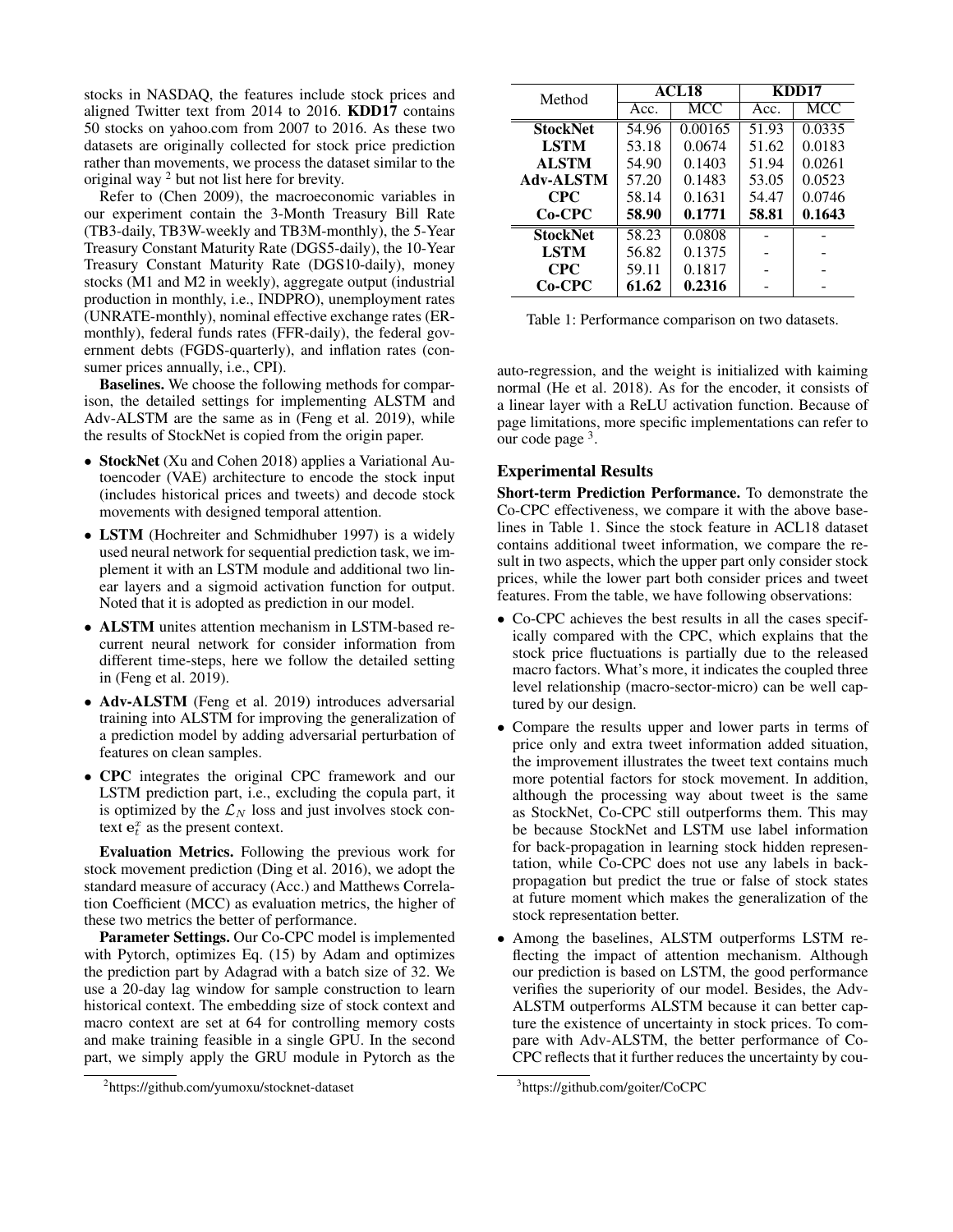| Method          |       | ACL <sub>18</sub> | KDD17 |        |
|-----------------|-------|-------------------|-------|--------|
|                 | Acc.  | MCC               | Acc.  | MCC.   |
| CPC.            | 59.11 | 0.1817            | 54.47 | 0.0746 |
| Co-CPC(monthly) | 59.54 | 0.1892            | 56.94 | 0.1201 |
| Co-CPC(weekly)  | 59.76 | 0.1960            | 57.02 | 0.1221 |
| $Co-CPC(daily)$ | 60.03 | 0.2006            | 56.63 | 0.1142 |

Table 2: Performance comparison when consider macrofactors with various time intervals. The results of ACL18 dataset here are based on both prices and tweets features.

pling macro-factors, sector features and stock prices, as well as learning the stock representation.

Macro-variable Impact Analysis. We now investigate the impacts of macro-factors on stock movement prediction from two perspectives. To be more specific, we implement some variances of our model as shown in Table 2. The results of CPC reflect the situation without considering macrofactors, the other methods are Co-CPC with only considering macro-factors of specific time intervals. The gap between CPC and the other three methods reflects the role of macro-factors and the efficiency of our macro-sector-micro coupled design for stock movement prediction. Comparing with two datasets, it seems that stocks in NASDAQ (ACL18 dataset) are more vulnerable to daily macro factors (e.g., Treasury Bill Rate), while stocks from the yahoo website (KDD17 dataset) are more likely to be affected by weekly macro factors (e.g., M1 and M2 money stock).



Figure 5: The impact degree of macro indicators.

Further, we record the weights (Eq. (8)) in the 10 epochs of stock representation learning on ACL18 to see how distinct macro-factors affect the training. By normalizing the gating value  $\alpha$ , we draw the varied impact degree in Figure 5. From the comparison of each column, the top five most influential factors include the daily (e.g., FFR, DGS10), monthly (e.g., INDPRO) and annually (e.g., CPI) macro-factors. It shows that stock movement is not only related to recently released indicators but also to indicators with a large span. From the comparison of each row, the weights change under different epochs are relatively slight, reflecting the stability of the learned macro-sector context in the face of various unknown data.



Figure 6: Cumulative return simulation on two strategies.

Long-term Prediction Performance. In addition, to validate our learned stock representation can also be benefit for long-term prediction, we conduct an experiment on forecasting the stock movement in the next 10 days and simulate its cumulative return (Liu et al. 2020) for a more intuitive comparison. Two kinds of investment strategies are applied for validating the performance more comprehensively.

Simply, the first investment strategy is to select all the stocks with positive return per day. As shown in Figure 6(a), the market result here is to hold all the stocks for indicating the overall market trend, while the best result is based on the true positive return which represents the perfect situation. Since the baselines in Table 1 adopt specific predictor and just focus on next moment prediction, here we just compare with limited methods. Although our Co-CPC method could not achieve the best revenue, at least it beats others when the entire economic market downturn (the blue dash line).

The second investment strategy is based on the estimated scores, whose values equal to the probability to have a rising trend minus the probability to have a declining trend. Then the straightforward portfolio contains top-K stocks with the highest scores and positive returns in the next trading day. Generally, investors always choose multiple stocks to avoid risks, so we compare the results with different K in Figure 6(b). It can be seen that no matter which K sets, our Co-CPC performs better than LSTM. Besides, the more stocks chose, the more revenue Co-CPC obtains than LSTM.

#### Conclusion

On the purpose of alleviating data and modeling uncertainty in stock movement prediction, we propose a Co-CPC model to represent stocks more robustly. Specifically, under the designed macro-sector-micro framework, heterogeneous macroeconomic variables are reasonably considered into the coupling relations between macro-level and sectorlevel variables for easing the data uncertainty. Besides, in order to learn a generalized stock representation for reducing the modeling uncertainty, the macro-sector contexts are integrated with the micro-stock context and a self-supervised task captures their couplings. The conducted experiments validate the efficiency of our model in both short-term and long-term stock movement prediction. Though we mainly evaluate the performance on stock movement prediction, our model is general and can be extended for other time series forecasting tasks while taking complicated relations (i.e., cross-temporal couplings) between multiple time series.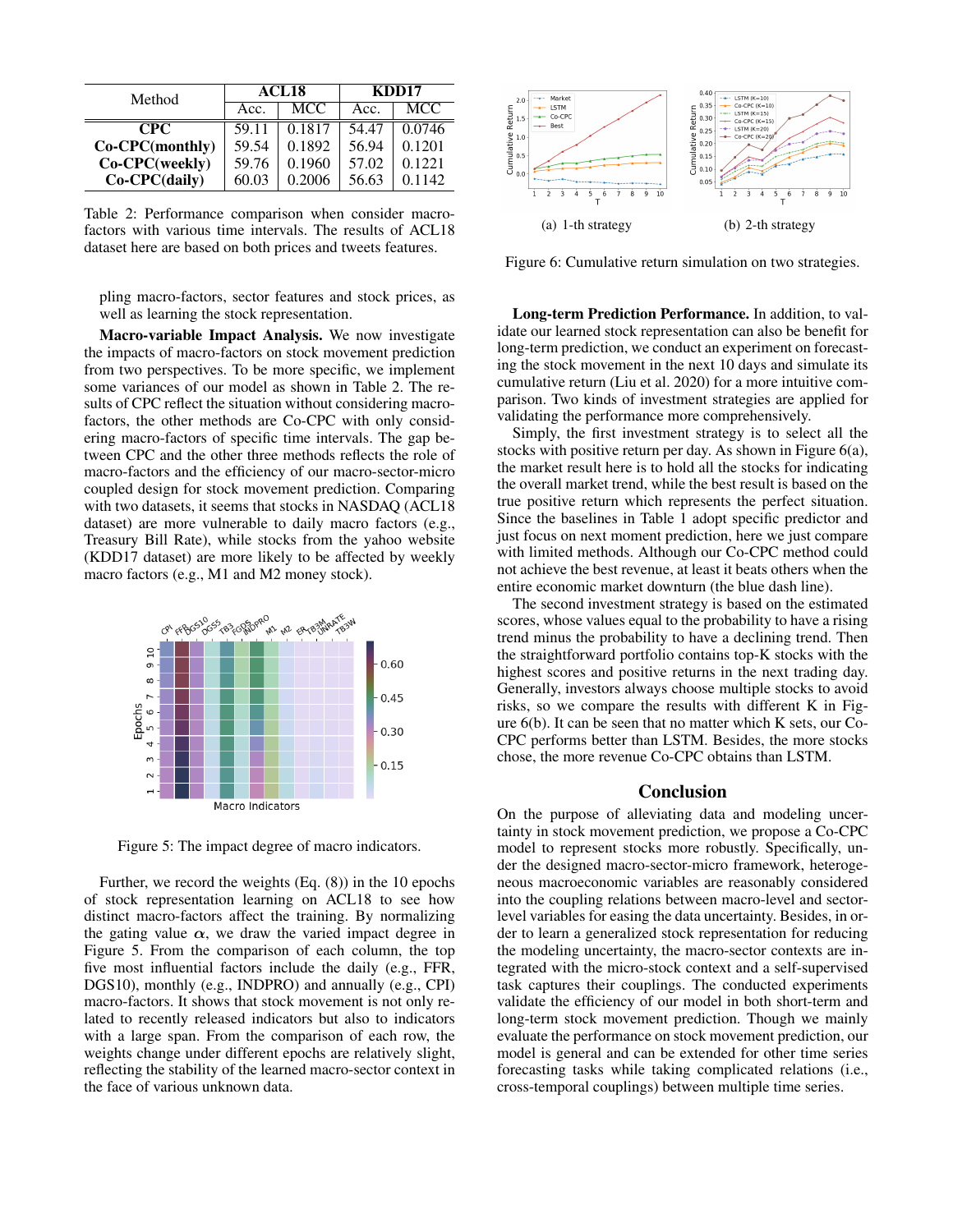# Acknowledgements

This work is supported in part by Australian Research Council Discovery Grant (DP190101079), ARC Future Fellowship Grant (FT190100734).

#### References

Adam, A. M.; and Tweneboah, G. 2008. Macroeconomic factors and stock market movement: Evidence from Ghana. *Available at SSRN 1289842* .

Bai, S.; Kolter, J. Z.; and Koltun, V. 2018. An empirical evaluation of generic convolutional and recurrent networks for sequence modeling. *arXiv preprint arXiv:1803.01271* .

Beber, A.; and Brandt, M. W. 2008. Resolving macroeconomic uncertainty in stock and bond markets. *Review of Finance* 13(1): 1–45.

Cao, L. 2015. Coupling learning of complex interactions. *Inf. Process. Manage.* 51(2): 167–186.

Cao, L. 2020. AI in Finance: A Review Http://dx.doi.org/10.2139/ssrn.3647625.

Cao, L.; Ou, Y.; and Yu, P. S. 2012. Coupled Behavior Analysis with Applications. *IEEE Trans. Knowl. Data Eng.* 24(8): 1378–1392.

Cao, W.; Hu, L.; and Cao, L. 2015. Deep modeling complex couplings within financial markets. In *Twenty-Ninth AAAI Conference on Artificial Intelligence*.

Chatigny, P.; Chen, R.; Patenaude, J.-M.; and Wang, S. 2018. A Variable-Order Regime Switching Model to Identify Significant Patterns in Financial Markets. In *2018 IEEE International Conference on Data Mining (ICDM)*, 887–892. IEEE.

Chen, S.-S. 2009. Predicting the bear stock market: Macroeconomic variables as leading indicators. *Journal of Banking & Finance* 33(2): 211–223.

Choros, B.; Ibragimov, R.; and Permiakova, E. 2010. Copula ´ estimation. In *Copula theory and its applications*, 77–91. Springer.

Ding, X.; Zhang, Y.; Liu, T.; and Duan, J. 2016. Knowledgedriven event embedding for stock prediction. In *Proceedings of COLING 2016, the 26th International Conference on Computational Linguistics: Technical Papers*, 2133–2142.

Feng, F.; Chen, H.; He, X.; Ding, J.; Sun, M.; and Chua, T.-S. 2019. Enhancing stock movement prediction with adversarial training. In *Proceedings of the 28th International Joint Conference on Artificial Intelligence*, 5843–5849. IJCAI.

Gao, T.; Li, X.; Chai, Y.; and Tang, Y. 2016. Deep learning with stock indicators and two-dimensional principal component analysis for closing price prediction system. In *2016 7th IEEE International Conference on Software Engineering and Service Science (ICSESS)*, 166–169. IEEE.

Gutmann, M.; and Hyvärinen, A. 2010. Noise-contrastive estimation: A new estimation principle for unnormalized statistical models. In *Proceedings of the Thirteenth International Conference on Artificial Intelligence and Statistics*, 297–304.

He, K.; Zhang, X.; Ren, S.; and Sun, J. 2018. Delving deep into rectifiers: surpassing human-level performance on ImageNet classification. ArXiv e-prints 2015.

Hochreiter, S.; and Schmidhuber, J. 1997. Long short-term memory. *Neural computation* 9(8): 1735–1780.

Ibrahim, M. 1999. Macroeconomic variables and stock prices in Malaysia: An empirical analysis. *Asian Economic Journal* 13(2): 219–231.

Kendall, A.; Gal, Y.; and Cipolla, R. 2018. Multi-task learning using uncertainty to weigh losses for scene geometry and semantics. In *Proceedings of the IEEE conference on computer vision and pattern recognition*, 7482–7491.

Leontjeva, A.; and Kuzovkin, I. 2016. Combining Static and Dynamic Features for Multivariate Sequence Classification. In *DSAA'2016*, 21–30. IEEE.

Lin, T.; Guo, T.; and Aberer, K. 2017. Hybrid neural networks for learning the trend in time series. In *Proceedings of the Twenty-Sixth International Joint Conference on Artificial Intelligence*, 2273–2279. IJCAI.

Liu, Y.; Liu, Q.; Zhao, H.; Pan, Z.; and Liu, C. 2020. Adaptive Quantitative Trading: An Imitative Deep Reinforcement Learning Approach. AAAI.

Nti, K. O.; Adekoya, A.; and Weyori, B. 2019. Random Forest Based Feature Selection of Macroeconomic Variables for Stock Market Prediction. *American Journal of Applied Sciences* 16(7): 200–212.

Oord, A. v. d.; Li, Y.; and Vinyals, O. 2018. Representation learning with contrastive predictive coding. *arXiv preprint arXiv:1807.03748* .

Qin, Y.; Song, D.; Cheng, H.; Cheng, W.; Jiang, G.; and Cottrell, G. W. 2017. A dual-stage attention-based recurrent neural network for time series prediction. In *Proceedings of the 26th International Joint Conference on Artificial Intelligence*, 2627–2633. IJCAI.

Salinas, D.; Bohlke-Schneider, M.; Callot, L.; Medico, R.; and Gasthaus, J. 2019. High-dimensional multivariate forecasting with low-rank Gaussian Copula Processes. In *Advances in Neural Information Processing Systems*, 6824– 6834.

Sklar, A. 1973. Random variables, joint distribution functions, and copulas. *Kybernetika* 9(6): 449–460.

Stefani, J. D.; Borgne, Y. L.; Caelen, O.; Hattab, D.; and Bontempi, G. 2019. Batch and incremental dynamic factor machine learning for multivariate and multi-step-ahead forecasting. *Int. J. Data Sci. Anal.* 7(4): 311–329.

Sun, T.; Wang, J.; Zhang, P.; Cao, Y.; Liu, B.; and Wang, D. 2017. Predicting stock price returns using microblog sentiment for chinese stock market. In *2017 3rd International Conference on Big Data Computing and Communications (BIGCOM)*, 87–96. IEEE.

Vo, X. V.; and Phan, D. B. A. 2019. Herd behavior and idiosyncratic volatility in a frontier market. *Pacific-Basin Finance Journal* 53: 321–330.